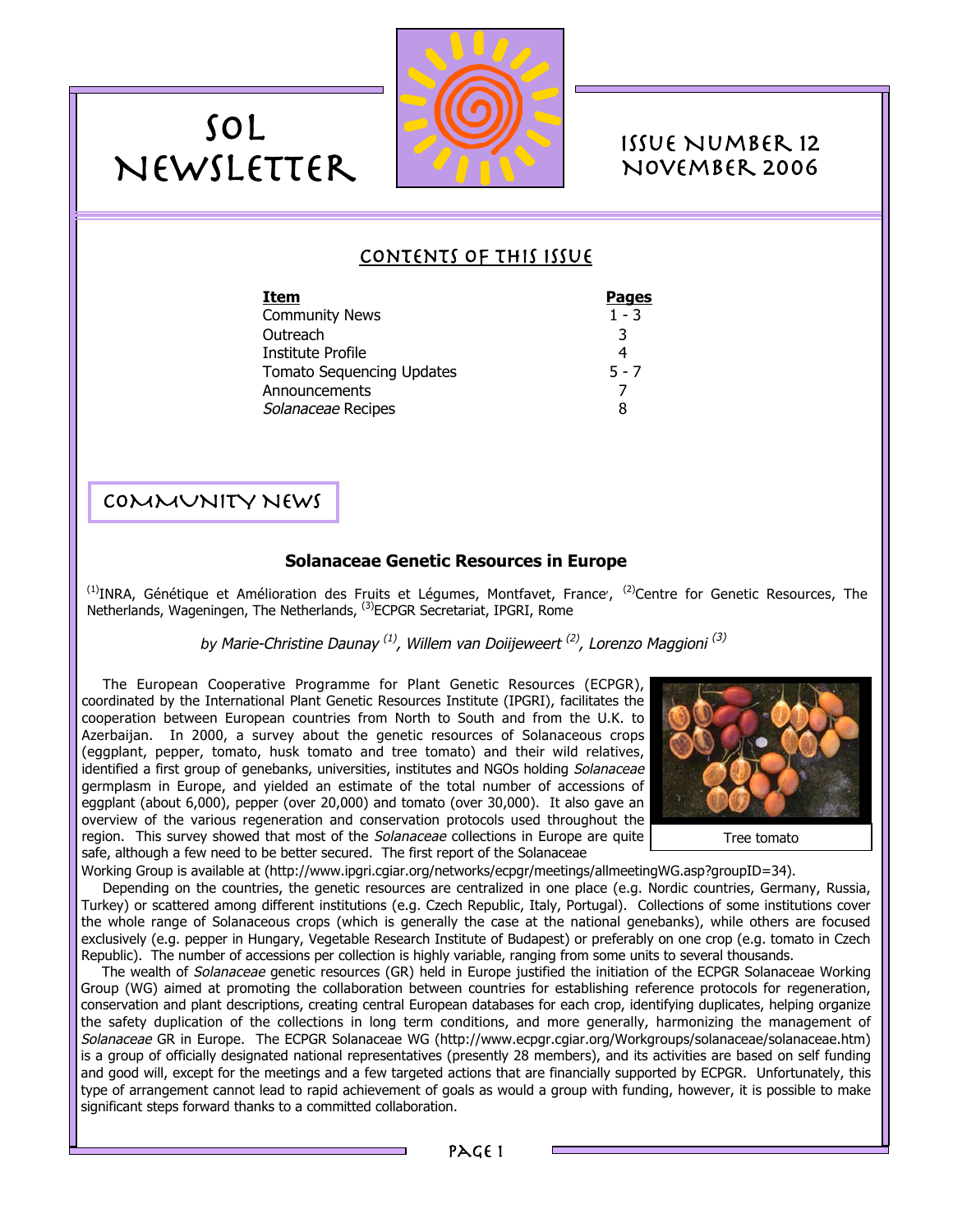The Solanaceae WG benefited from the momentum created by the project on eggplant genetic resources (EGGNET), which was financed (2000-2005) by the European Union. Thanks to two joint meetings between EGGNET partners and ECPGR Solanaceae WG members held in 2001 and 2004, several decisions were implemented as outlined here:

Central crop databases: The eggplant database [http://www.bgard.science.ru.nl/WWW-IPGRI/eggplant.htm) is managed by the Botanical and Experimental Garden of Radboud University, Nijmegen (NL)]. First created for EGGNET, this database includes passport data (based on the FAO/IPGRI Multicrop passport descriptor list), as well as primary and some of the secondary characterization data obtained by EGGNET partners. It also includes photographs of some accessions and is connected to a literature database. The process of including the passport data of the ECPGR countries is ongoing. The European eggplant database includes genetic resources of the common eggplant (Solanum melongena), the African eggplants (S. aethiopicum and S. macrocarpon), the pepino (S. muricatum), the lulo or naranjilla (S. quitoense) and cocona (S. sessiliflorum), various other edible secondary Solanum species (e.g. S. scabrum), and wild relatives of all these cultivated species.



Solanum aethiopicum

The pepper database (http://www.bgard.science.ru.nl/WWW-IPGRI-Capsicum/Pepperdb.htm) has the structure of the eggplant database, and is managed by the Aegean Agricultural Research Institute, Izmir, Turkey. In a short time, the passport data of twelve countries will be included.

The tomato database, the largest of the WG, is not available yet on the Internet. The managing institution is the Vavilov Institute of St. Petersburg, Russian Federation. For the time being, data from fifteen countries have been gathered and the work is ongoing.



The husk tomato (http://www.comav.upv.es/Physalis.html) and the tree tomato databases (http://www.comav.upv.es/Cyphomandra.html) have been completed by the Centro de Conservación y Mejora de la Agrodiversidad Valenciana (COMAV), Valencia, Spain. The European collections for these last two crops are limited in the number of accessions, respectively including 284 and 83 accessions, but of great interest for possible increase in use of these crops in Europe.

Minimum protocols for a safe regeneration and conservation: On-line available guidelines have been prepared, listing the basic methodology for good quality regeneration and conservation.

Minimum descriptors list: The objective of the WG is to define a set of ten morphological descriptors for each crop to be used by each germplasm holder, in addition to his/her own

descriptors. These minimum descriptors, aimed at being included into the central crop databases have been so far defined for eggplant, pepper and tomato. The help of experts on *Physalis* sp. and Cyphomandra sp. is needed for establishing minimum descriptor lists of those two species as well (please contact: daunay@avignon.inra.fr).

#### **Next steps**

Uploading the tomato database on the Internet and completion of the eggplant and pepper databases are the group's first priority. Once the databases are completed, the degree of duplication within and among collections will be analyzed to help germplasm curators define their Most Appropriate Accessions (MAA) and hence to rank their priorities for conservation. The second priority of the group is to rationalize the safety-duplication of the collections.

### **Access to Solanaceae European GR**

Accessibility of the Solanaceae accessions held in European collections is dependent on the international legislation on genetic resources. Being a member of the category "Solanum sp.", eggplant is the only Solanaceae (with potato) to be included in the list of crops covered under the multilateral system defined by the International Treaty (IT) for Plant Genetic Resources for Food and Agriculture, provided they are under the management and control of the Contracting Parties and in the public domain. A standard Material Transfer Agreement (MTA), to be used for facilitated access of genetic resources that are part of the multilateral system, was adopted in June 2006 by the Governing Body of the IT. For the other Solanaceous crops, reference international legislation regulating access is the Convention on Biological Diversity (CBD). Under this convention, requests of germplasm are usually dependent on bilateral agreements between the requesting party and the provider with conditions for access dependent upon on specific MTAs proposed by the party providing the genetic resource(s). Details about international policies on genetic resources for food and agriculture are available on the FAO web site (http://www.fao.org/AG/cgrfa/default.htm).

#### **Photo acknowledgements**

Tree tomato: Jaime Prohens (Departamento de Biotecnología-genética, Universidad de Politécnica E.T.S.I.A., Valencia, Spain) Husk tomato: Wolfgang Palme, (Hoehere Bundeslehr- und Forschungsanstalt (HBLFA) für Gartenbau - Schoenbrunn, Wien)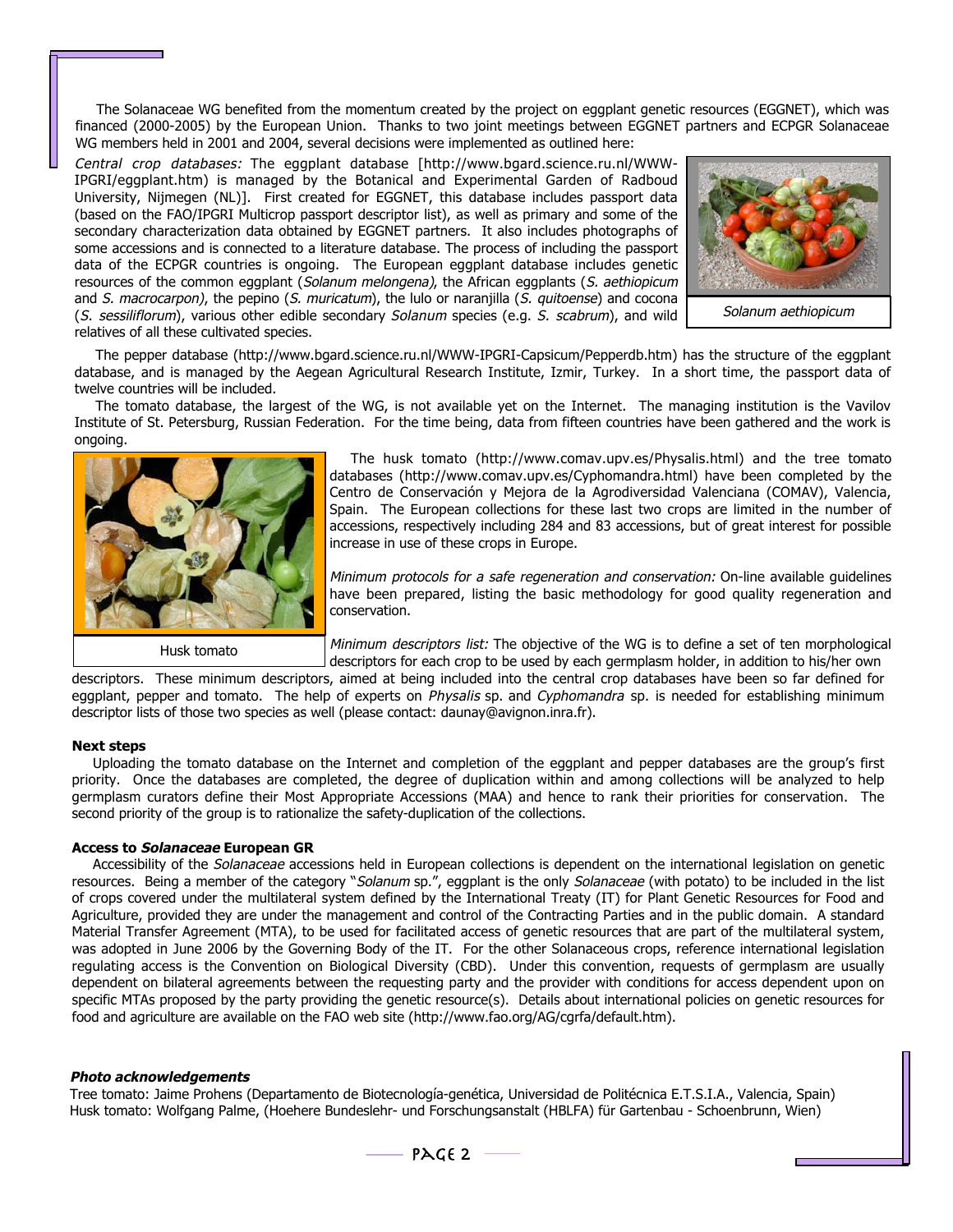

# **Highlights of the General Assembly of the International Coffee Genome Network**

### Provided by Florent Engelmann

The General Assembly of the International Coffee Genome Network (ICGN) took place in Montpellier on September 16, 2006, back to back with the 21st ASIC International Conference on Coffee Science. The following three main items were on the agenda: i) renewal of coordination and secretariat; ii) review of working groups; and iii) review of the steering committee.

- i) Renewal of coordination and secretariat: it was decided to change the role of the ICGN Coordinator to Executive Secretary to place more emphasis on the execution of the tasks of the network, as decided by the Steering Committee. F. Engelmann (IRD, France) was nominated Executive Secretary of the ICGN.
- ii) Review of working groups: the renewal of the six working groups for the next two years was discussed. The coordinators of the working groups gave brief overviews of the activities performed within their respective groups over the past two years.
- iii) Review of the steering committee: the Assembly agreed to give the following new composition to the Steering Committee: one coordinator of the six working groups (among whom one WG coordinator will serve as chairperson of the SC on an annual rotation basis); one representative of IPGRI; two representatives of the Industry; one Grower representative; one Consumer representative.

The full minutes of the ICGN General Assembly can be accessed from the ICGN Website (http://www.coffeegenome.org/).

# **OUTREACH**

## **Micropotatoes in the Classroom**

### by Joyce Van Eck



Micropotato on stem nodal segment cultured in a test tube

As part of our NSF-funded tomato sequencing project, we have an educational outreach program that includes different activities geared for kindergarten  $-12^{th}$  grade, college undergraduates, and educators. One of the activities developed for a high school level biology class is based on in vitro potato cultures. An Ithaca High School biology teacher, Linda Knewstub, and I designed this activity to complement the following aspects of the required curriculum content: traits of living organisms (life functions), requirements of photosynthesis and respiration (cell energy), scientific method and experimental design, and cell division (mitosis, asexual reproduction, vegetative propagation, stem cells). For this class exercise, stem internode sections are cut from sterile, in vitro potato plants, cultured on two different media, and maintained in two different environments (under lights and in the dark). One medium promotes plant growth from the internode, whereas, a second medium contains the anti-

gibberellin ancymidol, which promotes micropotatoes to develop. The students work together in small groups, and each group prepares cultures for both plant growth and micropotato production. They record their observations several times a week, and after four weeks the data is compiled into one large chart that is drawn on the blackboard. For the past two years, I visited the classes on the last day of the experiment to observe the results and interact with the students as they evaluate the data. Each year, there have been approximately 120 students that participated in this exercise. It is always a pleasure to visit the classes and see the critical thinking and scientific inquiry of these students who are  $14 - 15$  years old. The teacher and I plan to publicize information about this activity by posting instructions and a list of materials on web sites commonly used by teachers and we also plan to do presentations at teacher workshops. If you would like to learn more, contact Joyce Van Eck (jv27@cornell.edu).



Students taking data on their potato cultures

Additional information for this outreach activity and others has recently been posted on our outreach page on SGN at http://www.sgn.cornell.edu/outreach/.

PAGE 3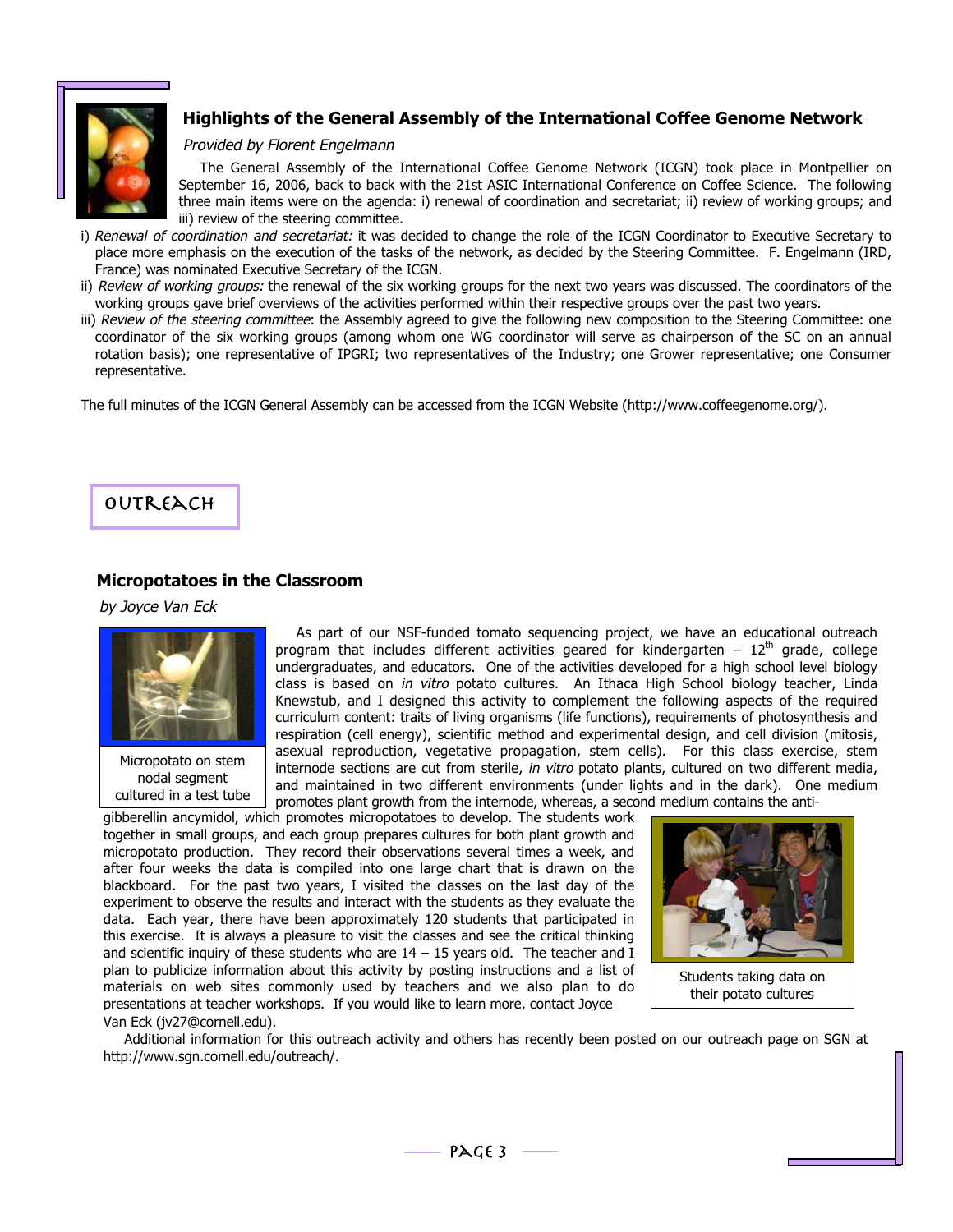# Institute Profile

## **AVRDC – World Vegetable Center**



AVRDC – the World Vegetable Center is the leading international institute for vegetable research and development worldwide. It is a not-for-profit research institute aimed at reducing malnutrition and alleviating poverty in developing countries through improved production and consumption of vegetables. Founded in 1971 as the Asian Vegetable Research and Development Center with a mandate to enhance vegetable production in the Asian tropics, the Center's renaming as the World Vegetable Center reflects its widened global role in promoting and supporting vegetable research and development in Africa and other regions of the world.

Headquartered in Taiwan, the World Vegetable Center has established regional centers in Thailand, India and Tanzania, and offices in six other developing countries. In recent years, programs have expanded into West Africa and networks of partners forged

in Northeast and Central Asia, Central America, and in Afghanistan. The Center is governed by an international Board of Directors and receives funding from governments (United States, Germany, United Kingdom, France, Republic of China and others), foundations, and donors from the private sector (e.g. Asian Development Bank, Rockefeller Foundation, Asia & Pacific Seed Association).

### **Vegetables: Health, prosperity and diversity benefiting the poor**

It is commonly recognized that vegetables are vital for stronger economies and healthier diets, which is of enormous importance especially in developing countries. Vegetable production creates more jobs and income than other food crops. In addition, vegetables are also the most sustainable source of micronutrients, affordable even for the poorest. Over the past 30 years, scientists at the World Vegetable Center have successfully bred cultivars and designed technologies to help increase yields and incomes in developing countries. Millions of farmers today grow vegetable crops using seed or technologies that have been developed at the Center. In Asia alone, more than a third of tomatoes grown are based on lines developed at the World Vegetable Center.

#### **Research at the World Vegetable Center**

Dealing with all relevant steps from production to consumption of vegetables, the Center's activities range from breeding vegetable lines to socio-economic impact analyses. Among the research units are those specialized in breeding of tomatoes, peppers, cucurbits, crucifers, bulb Alliums, and legumes. Scientists at the World Vegetable Center are also active in identifying and disseminating superior cultivars of indigenous vegetables, many of them originating from Africa. The Genetic Resources and Seed Unit at AVRDC's headquarters currently maintains more than 55,000 accessions of diverse vegetables, making it the biggest genebank for vegetable germplasm worldwide.



In addition to germplasm conservation and varietal development, other core activities include genetic enhancement using molecular technologies, nutritional security and human health, safe and sustainable production systems and crop protection, postharvest management, market opportunities, and income generation.

The World Vegetable Center forms alliances with partners from both the public and private sectors, which have complementary expertise. Engagement in regional and supra-regional networks for research and development helps increase outreach and impact. Capacity building is enhanced through training, backed up by extensive web and library services.



For more information visit www.avrdc.org or contact Dr. Warwick Easdown, Head of Communications: w.easdown@avrdc.org.

PAGE 4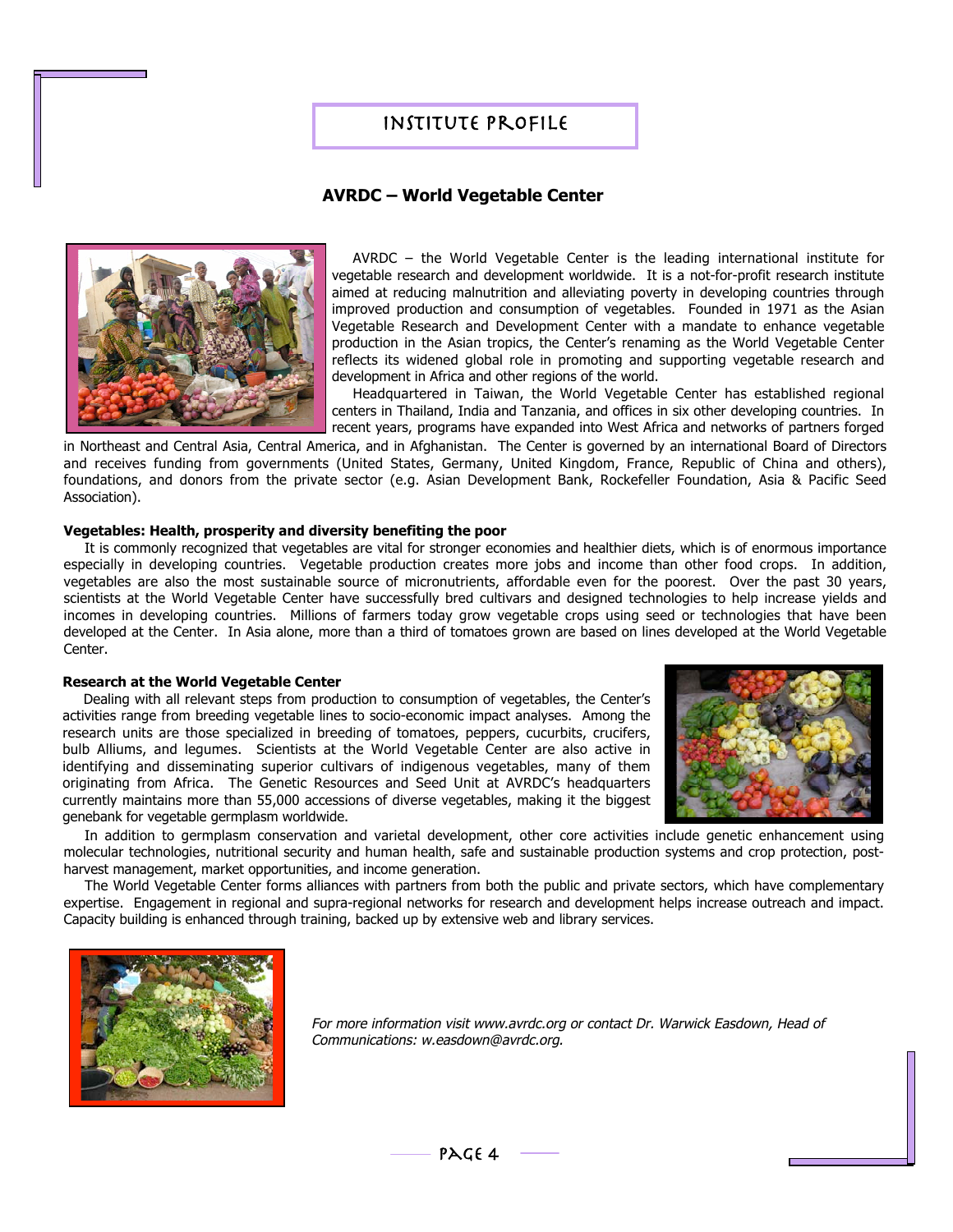

# Tomato Sequencing Updates

### **Chromosomes 1, 10, 11 (US)**

#### Contact: Joyce Van Eck (jv27@cornell.edu)

To date, we have sequenced a total of seventeen BACs for all three chromosomes, and two additional BACs are in the sequencing pipeline. The Stack lab has used FISH to localize a total of fifty-six BAC clones on various tomato chromosomes, including six that have been positioned since our last report. Among these new BACs are three located near the telomeres of the long arms of chr 3, 5 and 8; one located close to the centromere of chr 2; one on the long arm of chr 7; and one near the euchromatin/heterochromatin border on the long arm of chr 8. With the localization of our first BAC on chr 5, we now have markers that can be used to identify all twelve tomato chromosomes. The recently positioned BACs include:

| Chromosome Arm | <b>BAC ID</b> |
|----------------|---------------|
| 20             | 006P20        |
| 30             | 159C06        |
| 50             | 251J13        |
| 70             | 130B18        |
| 80             | 005L01        |
|                | 160L02        |

The figure below illustrates FISH labeling of BACs Le\_HBa 251J13 on chr 5 (red) and Le\_HBa 045N22 on chr 12 (green). Since these two chromosomes cannot be distinguished by relative length and arm ratio alone in SC spreads, a marker has been used to identify chr 12.



#### **Chromosome 2 (Korea)**

Contact: Sanghyeob Lee (sol6793@kribb.re.kr)

We obtained sequences for six additional BACs since our last report. Currently, ninety-two BAC sequences have been completed, and seven BAC clones are in the sequencing pipeline. We found some chimeric clones, which showed exact matches with two different seed BACs that are located several Mb away. From now on, this chimeric clone could cause a problem. Also, I want to share an experience regarding BAC extension. Please be careful when using the results from a BLAST of the BAC end sequences (BES). I did a BLAST search using our BAC sequence into the current sequences in the SGN database. Surprisingly, I found two clones, but both sequences were generated from another chromosome. One was close to a 100% match with our clone. The other showed 100% in 40KB of 100KB. Therefore,

we need additional verification methods (e.g. IL mapping, FISH, etc.) for BES BLAST. For the selection of additional seed BAC clones, we asked the sequencing group in Japan to send the 3-D pooling library, which will arrive soon.

#### **Chromosome 3 (China)**

Contact: Chuanyou Li (cyli@genetics.ac.cn) Update pending.

#### **Chromosome 4 (UK)**

Contact: Christine Nicholson (ckb@sanger.ac.uk)

3,268,730 bp of sequence have been generated at the Wellcome Trust Sanger Institute for chr 4 after sequencing twenty-nine BACs from the LE\_HBa and SL\_MboI libraries. 3,111,616 bp of this sequence are unique, i.e. they exclude the overlapping sequence. Fourteen BACs have been fully finished to HTGS phase 3, contributing 1,638,552 bp of sequence. The other accessioned BACs are at HTGS phases 0 to 2 and remain active in Finishing.

Tilepath selection continues across the FPC contigs containing confirmed chr 4 markers and BACs are progressing through the mapping, subcloning and shotgun stages of our sequence pipeline prior to their release into the public databases at EMBL/Genbank/DDBJ where they are accessioned. The development of the chromosome contigs can be viewed via the TPFs and AGP assemblies of chr 4 that we are posting monthly at SGN.

A number of markers from the tomato EXPEN-2000 map are un-anchored in the FPC database. Therefore, we plan to anchor additional chr 4 markers to this map via hybridizations to library filters. This is with a view to obtaining further coverage across chr 4.

### **Chromosome 5 (India)**

Contact: Akhilesh Tyagi (akhilesh@genomeindia.org)

Presently, the Indian Initiative on Tomato Genome Sequencing is involved in sequencing thirty-eight BAC clones from chr 5, anchored to chromosome specific markers (CT101, C2-At1g60440, T1252, C2-At1g60200, cLET-8-B23, T0564, cLED-8-G3, T1592, Bs4, TG432, T1360, cLEX-13-G5, T1746, T1777, T1584, TG69, CT130, TG185, TG597 and CT138). Sequencing of BACs has progressed to various stages. Six BAC clones are at phase 1, sixteen BAC clones are at phase 2, and six BACs have reached phase 3. Ten BAC clones are at different stages of library preparation and sequencing. All the BAC clones that are being sequenced have been confirmed using Introgression Lines (ILs) specific for chr 5. Seed BAC clones at new marker positions, as nucleation points, are being validated and confirmed. The marker T0876 and its associated BACs (C05MBa0077G20, C05HBa0179K09 and C05MBa0032F07) at 12.0 cM were reallocated to chr 7 by using chr 5 and chr 7 specific IL lines.

PAGE  $5 -$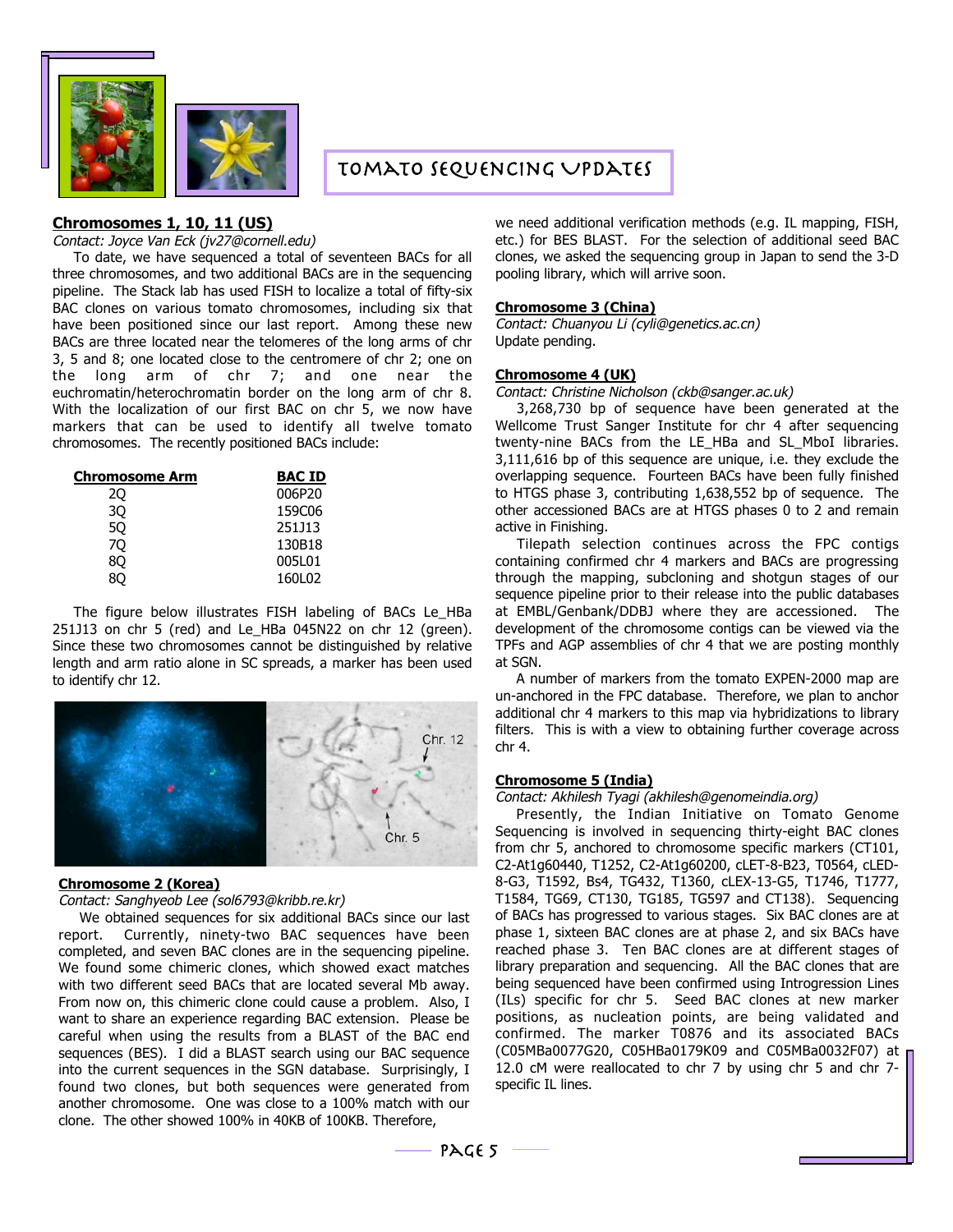### **Chromosome 6 (The Netherlands)**

Contact: Sander Peters (sander.peters@wur.nl)

To extend the number of chr 6 seed BACs, we have started additional FISH screening of HindIII BAC candidates. These BACs have been selected according to the chr 6 marker mapping information available at SGN. FISH labeling on chr 6 for BACs H167M06, H251G05, H261A18, H288L16, H301C21, H302A23, H302K01, H309K01, and H310B09 has been obtained. After BAC end sequence verification, these BACs will enter the sequencing pipeline. BACs H003K02 and H336O09 produced multiple signals, and BACs H32F01, H155K09, and H267E16 have their signals on other chromosomes. Therefore, these BACs were rejected for sequencing.

Currently, five BACs (M118M03, M017O21, H261A18, H309K01, and H310B09) are in the sequencing pipeline. In addition, extension BACs E123G17, M124M03, and H146A12 have been sequenced and assembled to phase 2. BAC E123G17 shows overlap with seed BAC H215M16. Seed BAC H012A08 is extended in both directions by M124M03 and H146A12, respectively. Overlaps between seeds and extension BACs show a 100% sequence match.

In the SOL newsletter issue no. 5, 2005, the EU-SOL strategic objectives were presented by Willem Stiekema (Centre for Biosystems Genomics, Wageningen, The Netherlands). One of the objectives is to link the EU-SOL data resources and research to the efforts of the SOL initiative. On November 22, 2006, the kick-off meeting for the Bioinformatics part (Module 6, coordinated by Dr. Heiko Schoof, Max Planck Institute for Plant Breeding Research Plant Computational Biology, Koeln Germany) will start in Wageningen. Workpackage 6 consists of three parts. WP6.1 (wp leader Dr. Yves van de Peer, Bioinformatics and Evolutionary Genomics Division, Department of Plant Systems Biology, Flanders Interuniversity, Institute for Biotechnology, Ghent, Belgium) is dedicated to tomato genome bioinformatics. In WP6.2 (wp leader Dr. Roeland van Ham, Plant Research International, Wageningen, The Netherlands) functional genomics (transcriptomics, proteomics, and metabolomics), data management and analysis will be addressed. WP6.3, headed by Heiko Schoof, concentrates on integration of Solanaceae data resources and analysis. Part of the work within WP6 will be directed to phase 3 completion of tomato BACs, building a Solanaceae genome annotation platform, and provide an automated functional annotation.

### **Chromosome 7 (France)**

Contact: Farid Regad (regad@ensat.fr) Update pending.

### **Chromosome 8 (Japan)**

Contact: Erika Asamizu (asamizu@kazusa.or.jp)

We finished forty-six BACs to phase 3 (total nonoverlapping length 3,922,329 bases) of which twenty-two are seed BACs and twenty-four are extended clones. Two BACs are being assembled and eighteen are in the sequencing pipeline. Extension from the southernmost markers TG294 and TG346 at 87 cM has led us to discover a possible subtelomeric repeat of 180-bp unit. We are planning to perform FISH to identify its localization on chr 8 as well as on other chromosomes.

To complement the ongoing sequencing project, we have launched Selected BAC Mixture (SBM) shotgun sequencing. In this method, BAC clones whose end sequences do not contain repeat sequence are selected, then the selected BACs are mixed and shotgun sequencing is performed. This may be effective for filling in gene spaces at the later stage of the project. To select clones to mix, we performed a search against the repeat dataset using the BAC end sequences as query. According to the result, 54,000 out of 177,000 clones had unique sequence on both ends. Currently, we are picking up 20,000 clones among the 54,000 non-repeat BACs. If we estimate the length of euchromatin to be 300 Mb, these clones could cover more than six times.

Another effort is the development of novel microsatellite markers from tomato unigene and full-length cDNA sequences. We identified 2,500 SSR of which 2,000 have not been mapped. We will map these markers using IL lines to develop new seed points for chr 8 sequencing.

#### **Chromosome 9 (Spain)**

Contact: Antonio Granell (agranell@ibmcp.upv.es)

So far, we have deposited sequences corresponding to eighteen BACs, and we have nine additional BACs in the finishing process. Of the eighteen BACs, eight are in phase 3 that are without gaps and ten are in phase 2 with less than 6 gaps. We now face the problem of a lack of BACs overlapping with the ones sequenced. The new FPC from the MboI library has not been very useful in our case to find new extension BACs. We are looking forward to a more complete FPC. Our efforts are currently oriented to identify new seed BACs. We have found BES containing sequences from chr 9 markers in five cases. We are also trying to do our own FISH localization in-house. We have asked to use part of our budget for sequencing from EUSOL to screen the libraries for new seed BACs using chr 9 markers, however, so far, none have assigned to any BACs.

### **Chromosome 12 (Italy)**

Contact: Mara Ercolano (ercolano@unina.it)

Since our last report, three new seed BACs have been validated and ten new extension BACs are under evaluation to select minimal tilling paths. Sequencing of six BAC clones has been completed to phase 3 and twenty are in phase 1 or 2. Five clones are in the production phase, and four are in the shotgun phase. Processing of the additional five clones is underway. The chromosome walking to move out as small contigs has been initiated. In particular, the seed BAC LE\_HBa026C13 has been merged with BAC LE\_HBa0073O10 and LE\_HBa0090D09, the seed BAC 032K07 with BAC SL\_MboI0126D24 and SL\_EcoRI0082A18, the seed BAC LE\_021L02 with BAC Le\_HBa0149G24, SL\_EcoRI0004H16, and SL\_EcoRI0004H16. Currently, we are assessing our data to reduce the overlaps between successive clones to obtain a more efficient chr 12 sequence scaffold.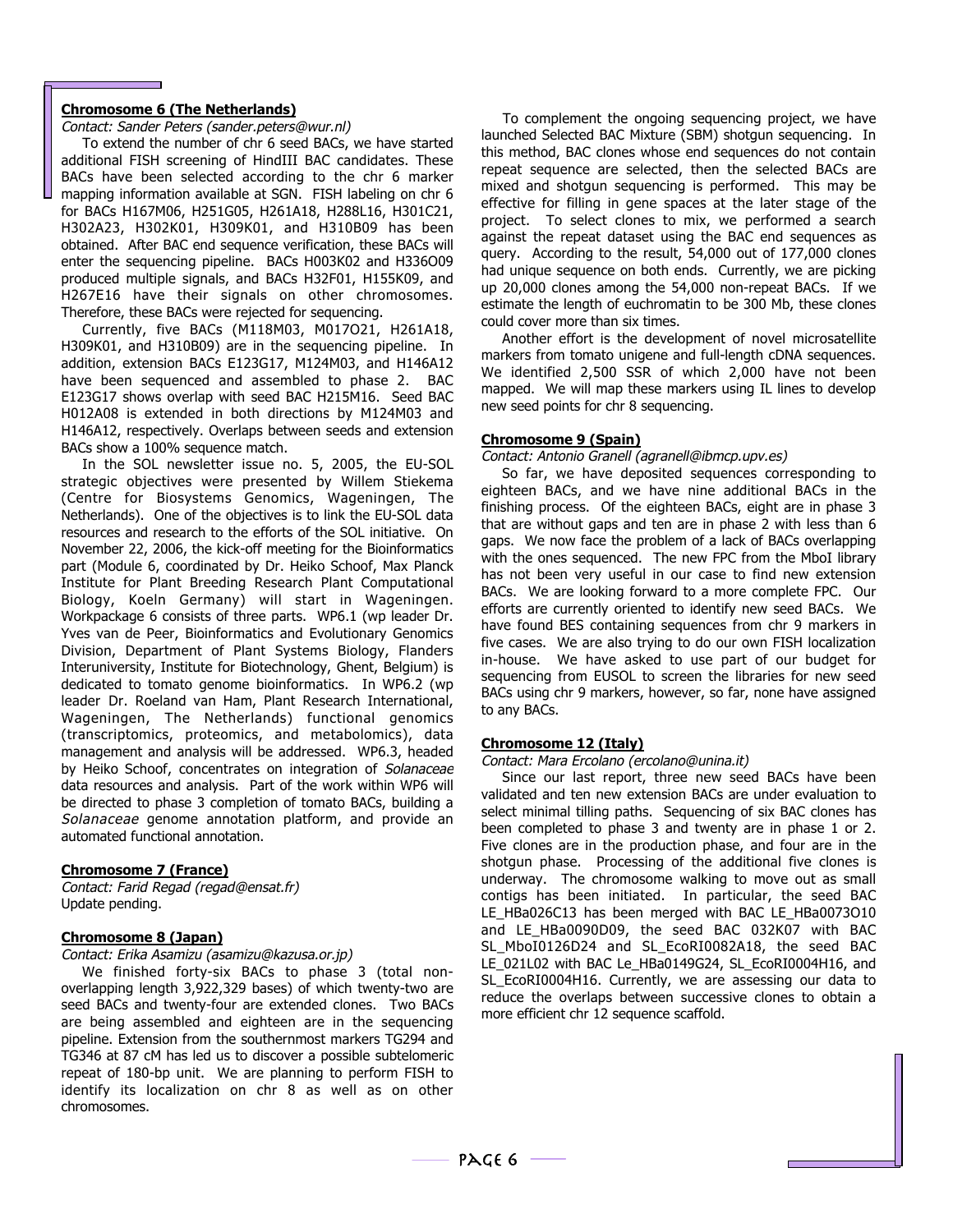# **International Tomato Annotation Group (ITAG)**

Contributed by Lukas Mueller

The International Tomato Annotation Group (ITAG) met in Ghent, Belgium, from October 23-25, 2006, to establish an annotation protocol for the tomato genome. The ITAG consists of computational biology groups from Germany (MIPS, Max Planck Cologne), Great Britain (Imperial), India (Genome India), Korea (KRIBB), Spain (IMIM Barcelona), Italy (University of Naples), France (INRA Toulouse), the Netherlands (University of Wageningen), USA (Cornell University), Japan (Kazusa), China and Belgium (VIB Ghent). The annotation pipeline is a distributed effort between these centers and will result in an automated, high-quality, uniform annotation for the entire tomato genome. Initially, the annotation will be based on BAC sequences, and in a later stage of the genome project on large contigs approximating chromosome arms. The annotation will incorporate ab-initio prediction as well as evidence-based annotation. A centerpiece of the annotation pipeline is Eugene, a genome annotation program developed at INRA Toulouse and Ghent, that has been successfully run on many other plant genomes, such as Arabidopsis, Medicago and rice. Additional information on the ITAG and the meeting is available at http://sgn.cornell.edu/solanaceae-project/sol-bioinformatics/.





*Plant and Animal Genome XV Conference* January 13 – 17, 2007 Town and Country Convention Center San Diego, California http://www.intl-pag.org/



The 4<sup>th</sup> Solanaceae Genome Workshop September 9 – 13, 2007 Ramada Plaza, Jeju Island, Korea http://www.solanaceae2007.org/